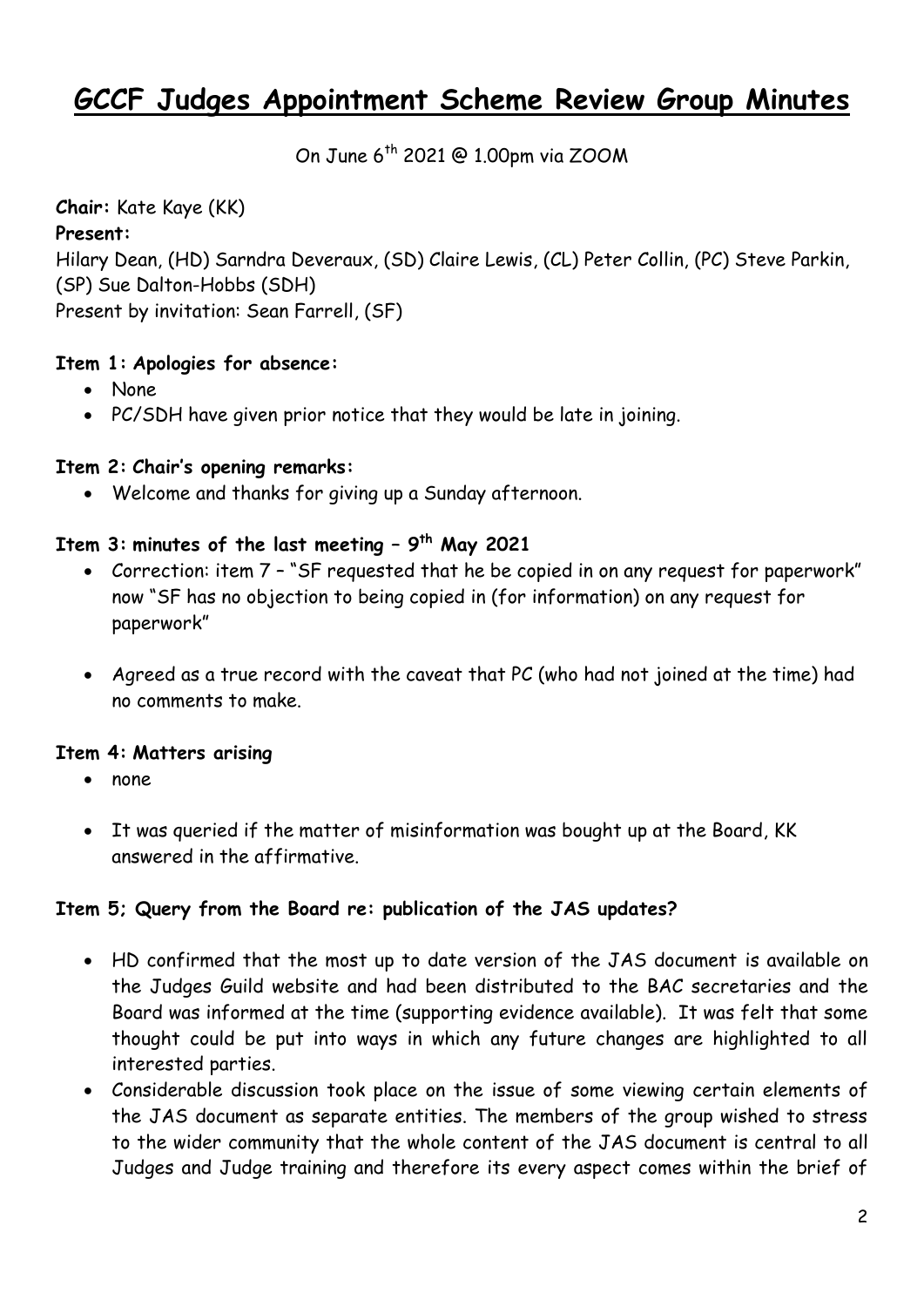this group and it becomes very confusing when others (uninvolved in the JASRG) make/or propose changes to the JAS without consultation with the JASRG.

#### **Item 6**: **Byelaws/appeals as they relate to FJ/PJ's and BAC's**

- On examining the wording around the complaint's procedure; it was important to consider how the Byelaws etc. linked in. On investigation it was pointed out that there seems to be some confusion as, in places, they don't appear to make sense and are contradictory.
- The references to arbitration are a point in case both parties have to agree to go to arbitration however as the byelaws presently stand, should one party refuse, the case remains unresolved!
- It was also pointed out that there are no guidelines available that informs committees, such as the Judges panel, what powers they have.
- After considerable discussion it was agreed that this was a matter that needed sorting. It was felt that as this issue concerns all BAC's, it was the opinion of the group that it could consider proposing a way forward to the Board.

#### **Item 7**: **Processes to becoming a GCCF Judge**

- Stewarding is the starting point but it was queried if they really need to do table work etc. However, it was agreed that all stewards and judges needed to know how shows work as, whatever the role, each is totally interlinked to ensure that shows run as expected.
- It was agreed there is a need to understand the rules etc. that govern GCCF/shows etc and moving away from a tick box mentality, which often holds candidates back, at all levels of training.

### **Item 8: Development of a basic blueprint for future judge training.**

• Training by Grand Groups/Section.

The group reflected on decisions the group has already made around training within Grand Groups, which had garnered general agreement as a way forward plus the possibility of instigating a trial meeting with a willing Grand Group of BAC's, during Dr Collins tenure as Chair. It was agreed that this approach was still very valid and will be going forward to be trialled. It was felt that the basic principle could also be applied to training by section.

HD circulated a document that she had prepared during pre-covid discussions which clearly explains a process of working within a Grand BAC Group.

## SDH/PC joined the meeting during this conversation.

There was considerable discussion over how we deal with those PJ's who may struggle with one or more breeds in any given Grand and concern was expressed that the BAC's could create a "hold up" in the process over a PJ they are not in favour of, however it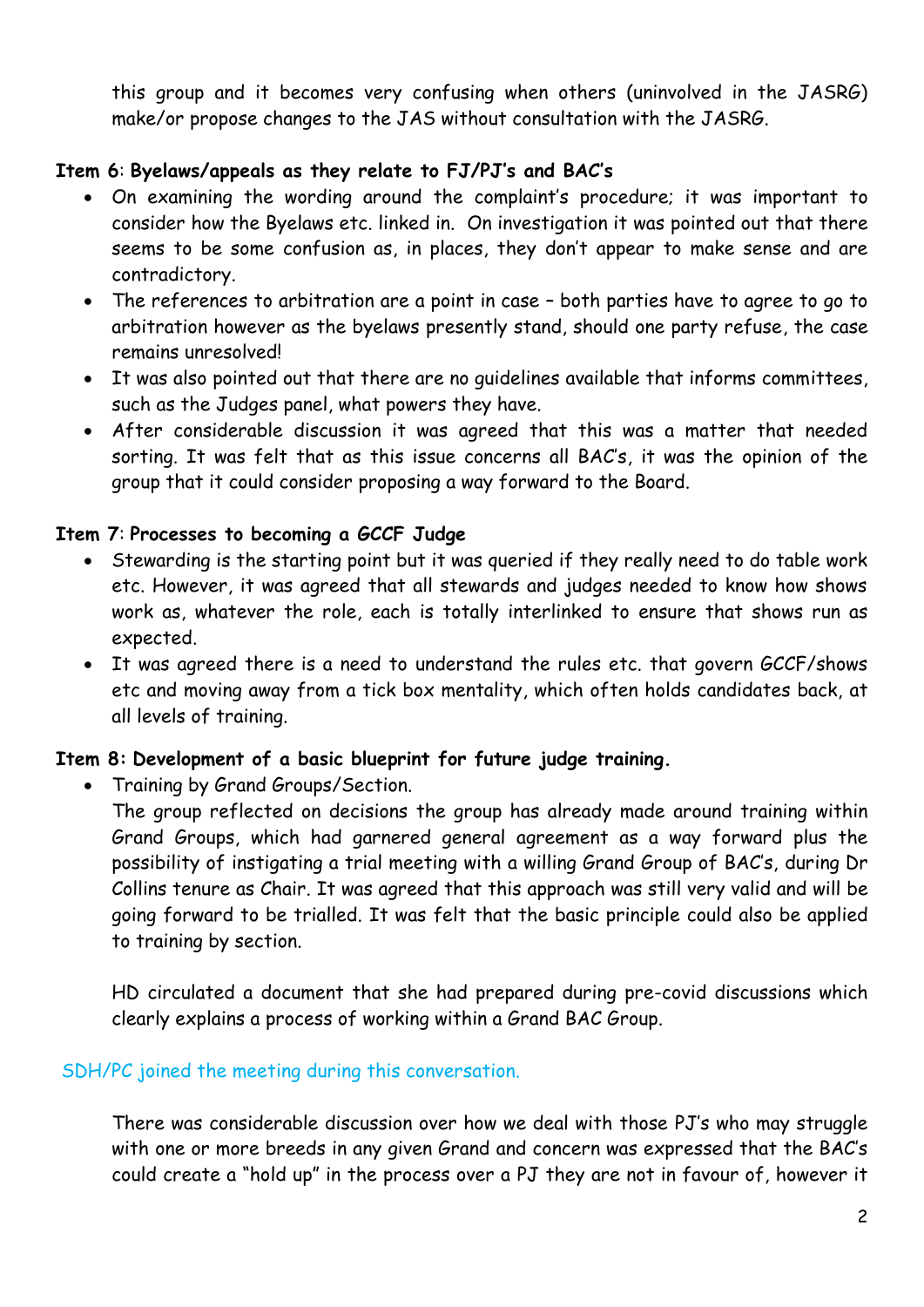was felt that it was the responsibility of the BAC's to have guided and trained PJ's so as to avoid this situation arising. A number of questions were raised surrounding how PJ's promotion would be affected should there be a breed or breeds they just don't "get" and the rarely seen breeds. It was stressed that there should not be an acceptance that a PJ who is poor on a specific breed getting a "free card" within any grand group. It was pointed out that currently a judge only needs to qualify on 50% of breeds in any one grand and queried if this could be used in such cases but, overall, it was agreed that the aim is to move away from this.

### **Item 9: Fast tracking for stewards**

- Consideration to be given to stewards being able to apply directly to the BAC as a PJ once their training is completed but this would need to be considered when the group looks at the minutiae of the process of training.
- HD to circulate a number of comments sent to the Judges Guild over the progress of stewards.

#### PC left the meeting

#### **Item 10: AOB**

 Consideration of letter from the Board to the Singapura BAC regarding its decision to suspend its activities. One important issue for this group is that there are 4 judges listed as FJ(P)'s for Singapura's - S Heavens, K Kaye, M Pearman and E Stark – who will all need guidance on the breed.

# CL/SDH left the meeting as it was felt that this may become an issue for the IC/DC

There was a feeling that as they have actually suspended the BAC and have refunded the monies to the constituent clubs it is likely they could be in breach of the Rules. However, it was felt that at present this is an issue for the Board to resolve and it was suggested that our response should be that this issue could be dealt with other BAC's that have encountered similar issues.

#### HD left the meeting.

Action: KK to write to the Board suggesting that they offer help similar to that extended recently to another BAC that was in a similar situation and querying if they have actually breached the rules by suspending the BAC.

#### **Item 11: Date of next meeting**

 $\bullet$  19<sup>th</sup> June 2021